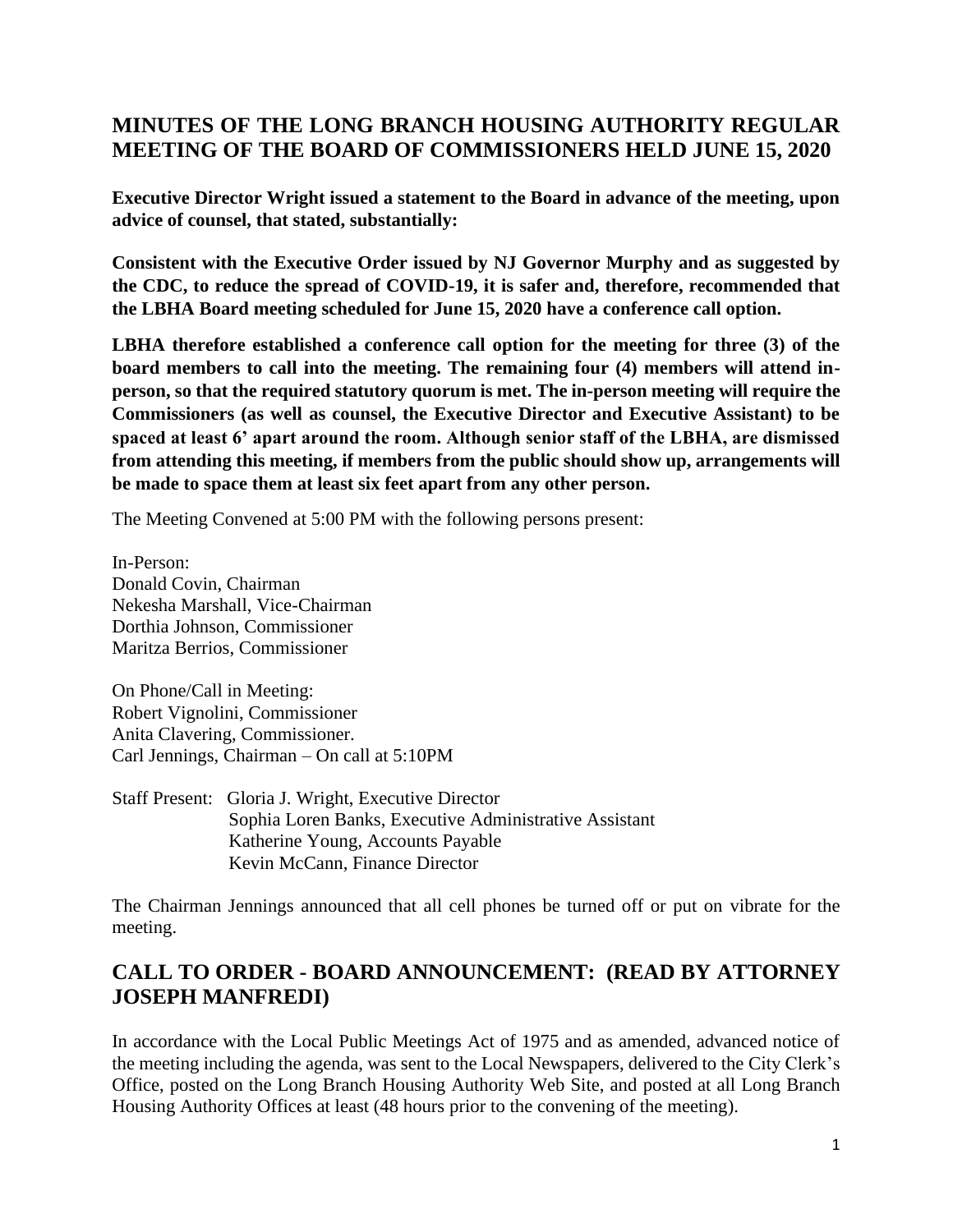# **CHAIRMAN JENNINGS LED THE SALUTE TO THE FLAG**

Gloria J Wright, Executive Director opened the meeting with Roll Call. Commissioners present and absent are listed above.

## **NO PUBLIC PRESENT AT MEETING**

## **ADOPTION OF THE PUBLIC SESSION MINUTES OF THE REGULAR MEETING OF MAY 18, 2020**

Commissioner Johnson made a motion to approve and accept the minutes of the public session of the regular meeting held May 18, 2020, second by Vice-Chairman Marshall.

Roll Call Vote Taken:

Ayes, Commissioners Johnson, Vignolini, Clavering, Berrios, Vice-Chairman Marshall and Chairman Jennings.

Opposed, None. Abstain, None Absent, Commissioner Jennings Motion, Carried.

## **EXECUTIVE DIRECTORS REPORT:**

Executive Director Wright provided the board with relevant activities and news for the month of May 2020. Executive Director Wright outlined and summarized the Executive Director's Report provided to the Board.

## **Resolution 06-01-2020 - Resolution approving the list of bills for May 2020, and authorizing the payment of bills**

Vice-Chairman Marshall stated that finance committee has reviewed the List of bills with the Finance Department and that all questions have been satisfied. Vice-Chairman Marshall requested a motion to accept and approve Resolution 06-01-2020 the List of Bills in the amount of \$**1,380,707.60** Vice-Chairman Marshall motioned, seconded by Commissioner Johnson.

Roll Call Vote Taken:

Ayes, Commissioners Johnson, Vignolini, Clavering, Berrios, Vice-Chairman Marshall, and Chairman Jennings.

Opposed, None. Abstain, None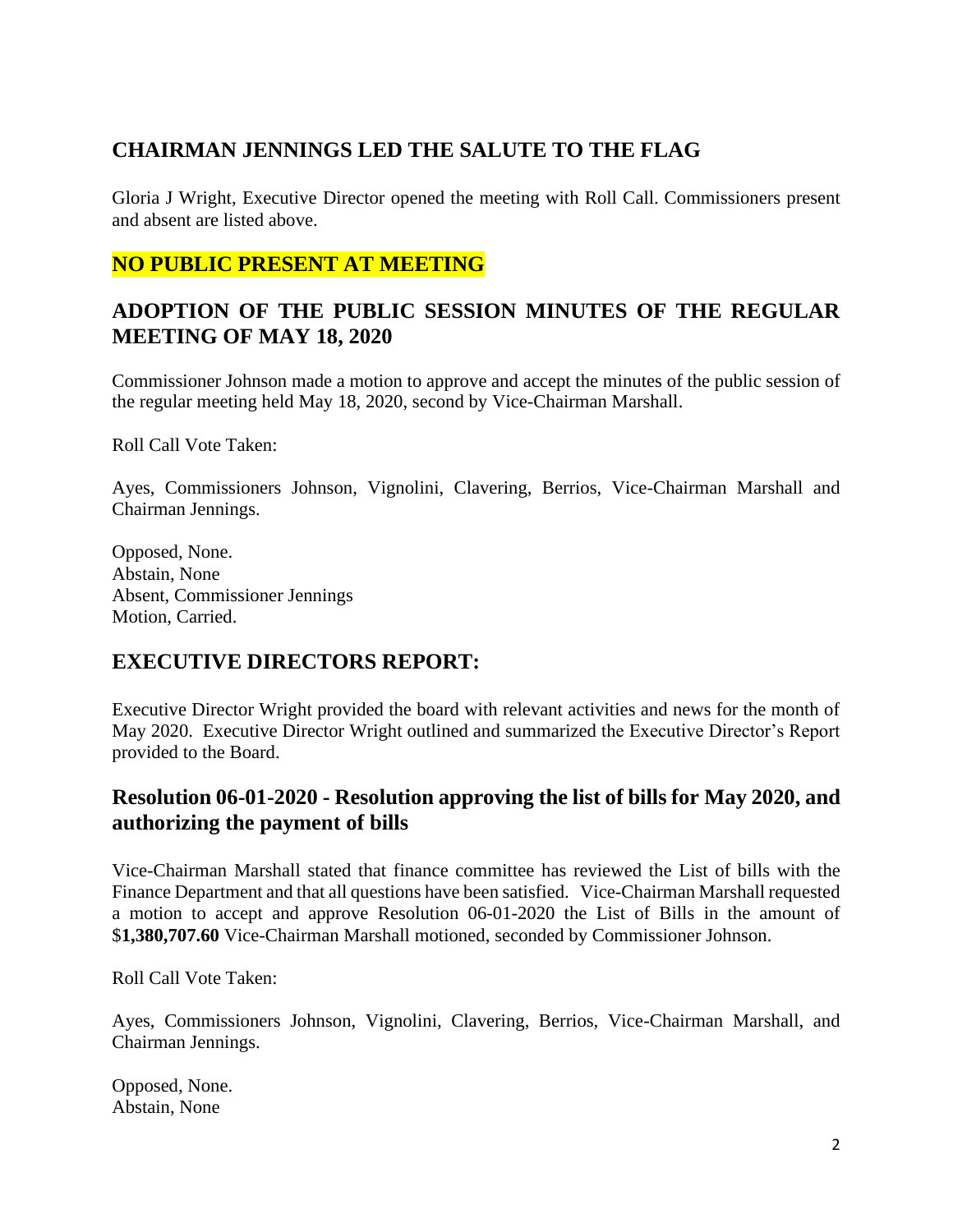Absent, Commissioner Jennings Motion, Carried. No public present

## **Resolution 06-02-2020 - Resolution authorizing the transaction, authorizing an increase of the bid threshold**

Vice-Chairman Marshall made a motion to approve and accept Resolution 06-02-2020 second by Commissioner Johnson.

Roll Call Vote Taken:

Ayes, Commissioners Johnson, Vignolini, Clavering, Berrios, Jennings, Vice-Chairman Marshall and Chairman Covin.

Opposed, None. Abstain, None Absent, None Motion, Carried.

No public present

## **Resolution 06-03-2020 - Resolution approving the transaction, amending the Procurement Policy for the Long Branch Housing Authority**

Commissioner Jennings made a motion to approve and accept Resolution 06-03-2020 second by Commissioner Vignolini.

Roll Call Vote Taken:

Ayes, Commissioners Johnson, Vignolini, Covin, Clavering, Berrios, Vice-Chairman Marshall and Chairman Jennings.

Opposed, None. Abstain, None Absent, None Motion, Carried.

No public present

## **Resolution 06-04-2020 - Resolution authorizing the transaction, approving the proposed Annual Budget and Capital Budget for FY2021**

Commissioner Johnson made a motion to approve and accept Resolution 06-04-2020 second by Vice-Chairman Marshall